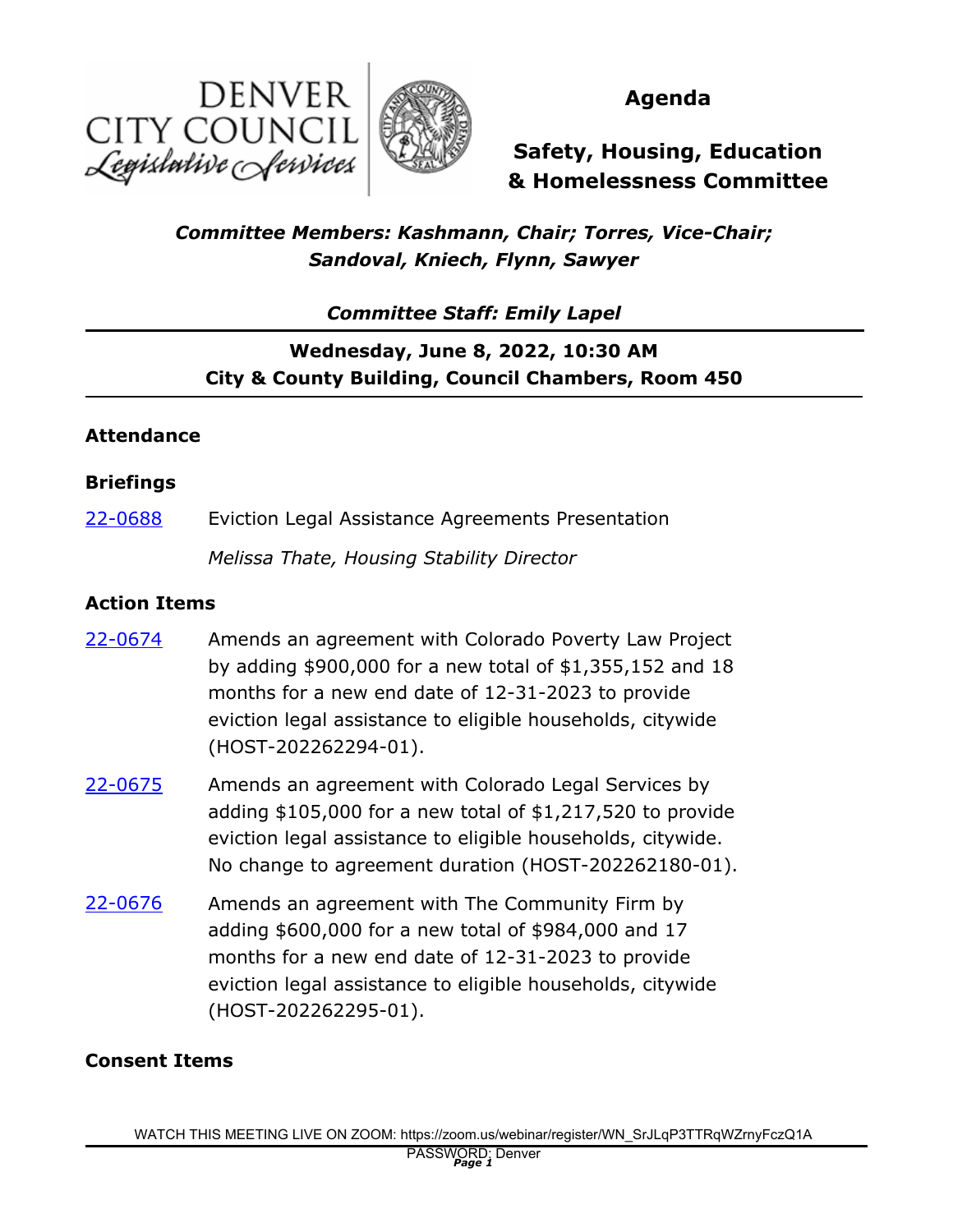## **Agenda Safety, Housing, Education & Homelessness Committee Wednesday, June 8, 2022**

| 22-0518 | Approves a contract with Mercy Housing Mountain Plains<br>for \$572,483 in American Rescue Plan Act (ARPA) funds<br>and through 12-31-2023 to support the development and<br>operation of an affordable early childhood education<br>center located at the Rose on Colfax at 1500 North<br>Valentia Street in Council District 8 (MOEAI-202263349).                                                                                |
|---------|------------------------------------------------------------------------------------------------------------------------------------------------------------------------------------------------------------------------------------------------------------------------------------------------------------------------------------------------------------------------------------------------------------------------------------|
| 22-0653 | Approves the collective bargaining agreement with<br>Denver Firefighters Local 858 for 2023-2025 pay and<br>benefits (SAFTY-202263373).                                                                                                                                                                                                                                                                                            |
| 22-0673 | Amends an agreement with Yale Station Apartments, LLC,<br>to preserve the City's covenant and stipulate how a<br>conflict between United States Department of Housing<br>and Urban Development and City covenants is to be<br>addressed if any should arise, at the 50-unit senior<br>housing project located at 5307 East Yale Avenue in<br>Council District 4. No change to agreement duration or<br>amount (HOST-202263068-01). |
| 22-0677 | Amends a contract with Thriving Families to add<br>\$157,090 for a new total of \$653,504 and one year for a<br>new end date of 6-30-2023 to continue providing<br>targeted early intervention supports to new mothers who<br>recently had a child and are eligible for Temporary<br>Assistance for Needy Families (TANF), citywide                                                                                                |

(SOCSV-201948997-04).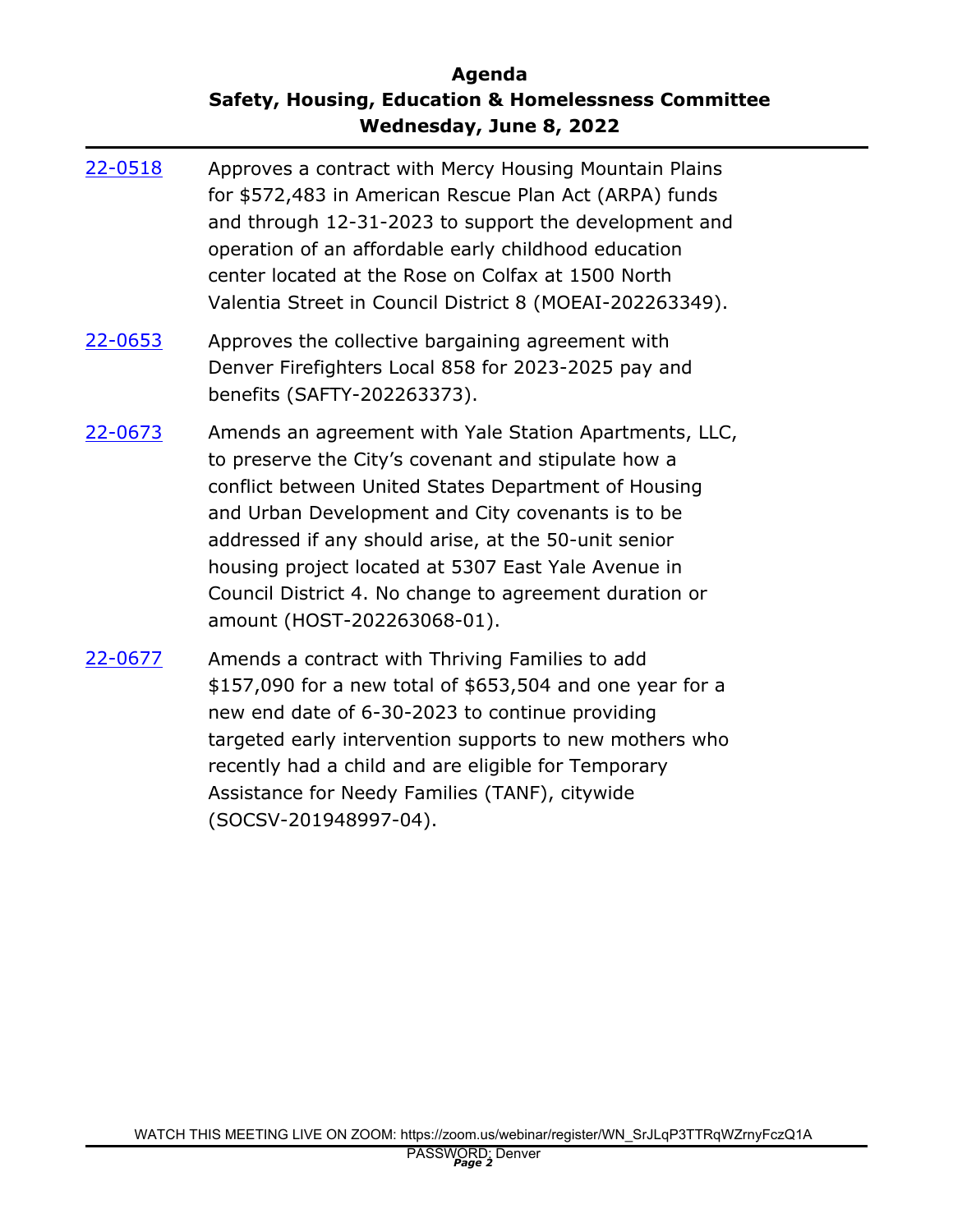## **Agenda Safety, Housing, Education & Homelessness Committee Wednesday, June 8, 2022**

- Amends a contract with Colorado Women's Employment and Education, Incorporated by adding \$1,035,000 for a new contract total of \$1,805,000 and one year for a new end date of 6-30-2023 to continue providing intensive services to assist Colorado Works (CW)/Temporary Assistance for Needy Families (TANF) participants who require support with personal and family stabilization, case management, and skills development prior to job placement, citywide (SOCSV-202159631-01, SOCSV-202262905-01). [22-0678](http://denver.legistar.com/gateway.aspx?m=l&id=/matter.aspx?key=21745)
- Amends a contract with CrossPurpose to add \$263,100 for a new contract total of \$1,301,225 and one year for a new end date of 6-30-2023 to continue providing targeted training and development of executive functioning/life preparedness skills to Colorado Works (CW)/Temporary Assistance for Needy Families (TANF) participants, citywide (SOCSV-201948998-03, SOCSV-202263282-03). [22-0679](http://denver.legistar.com/gateway.aspx?m=l&id=/matter.aspx?key=21746)
- Amends a contract with Jewish Family Services of Colorado, Inc. to add \$601,937 for a new contract total of \$1,619,923 and one year for a new end date of 6-30-2023 to continue providing intensive case management services to assist Colorado Works (CW)/Temporary Assistance for Needy Families (TANF) participants that need ongoing support to gain employment, educational opportunities or connection to services to remediate short- and long-term barriers, citywide (SOCSV-202054897-02, SOCSV-202262897-02). [22-0680](http://denver.legistar.com/gateway.aspx?m=l&id=/matter.aspx?key=21747)